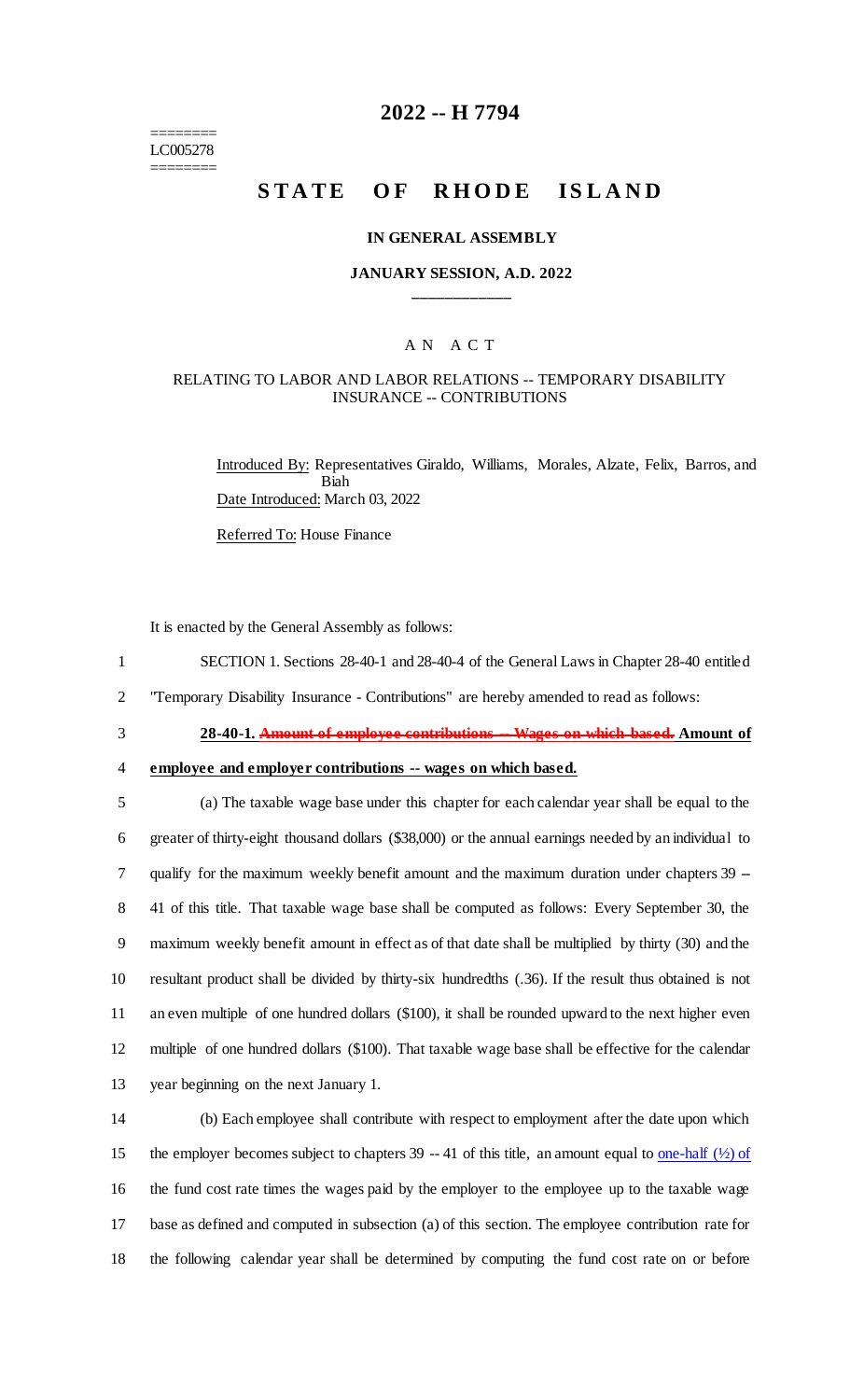November 15 of each year as follows:

 (1) The total amount of disbursements made from the fund for the twelve (12) month period ending on the immediately preceding September 30 shall be divided by the total taxable wages paid by employers during the twelve (12) month period ending on the immediately preceding June 30. The ratio thus obtained shall be multiplied by one hundred (100) and the resultant product if not an exact multiple of one-tenth of one percent (0.1%) shall be rounded down to the next lowest multiple of one-tenth of one percent (0.1%);

 (2) If the fund balance as of the preceding September 30 is less than the total disbursements from the fund for the six (6) month period ending on that September 30, that difference shall be added to the total disbursements for the twelve (12) month period ending September 30 for the purpose of computing the fund cost rate, and if the resulting fund cost rate is not an exact multiple of one-tenth of one percent (0.1%) it shall be rounded to the nearest multiple of one-tenth of one percent (0.1%).

 (c) In addition to each employer's obligation to deduct employee contributions and pay 15 them to the director, each employer shall also contribute, with respect to employment after the date upon which the employee becomes subject to chapters 39, 40 and 41 of title 28, an amount equal to the employee contribution for each of its employees as calculated in subsections (a) and (b) of 18 this section.

#### **28-40-4. Employer's liability for contributions not withheld.**

20 If any employer fails to make a contribution as required or to deduct the contributions of any of his or her employees at the time their wages are paid or fails to make a deduction at the time wages are paid for the next succeeding payroll period, he or she alone shall subsequently be liable for those contributions, and, for the purposes of §§ 28-39-23 -- 28-39-32 and 28-40-9 -- 28-40-16 those contributions shall be treated as employers' contributions required from him or her.

SECTION 2. This act shall take effect January 1, 2023.

======== LC005278 ========